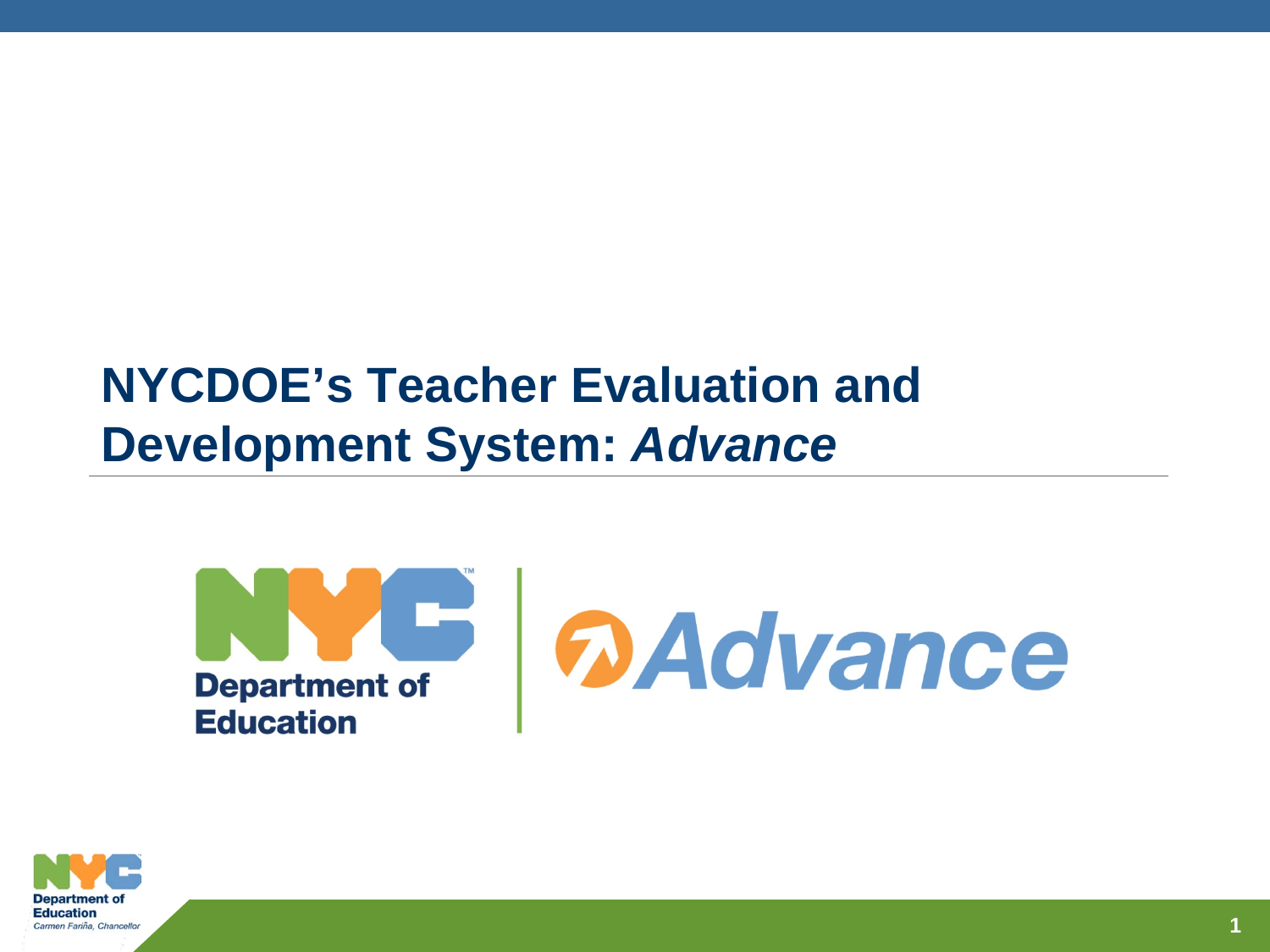

Following the video, reflect on the following question:

How could *Advance* help you reach your goals for your students next year?

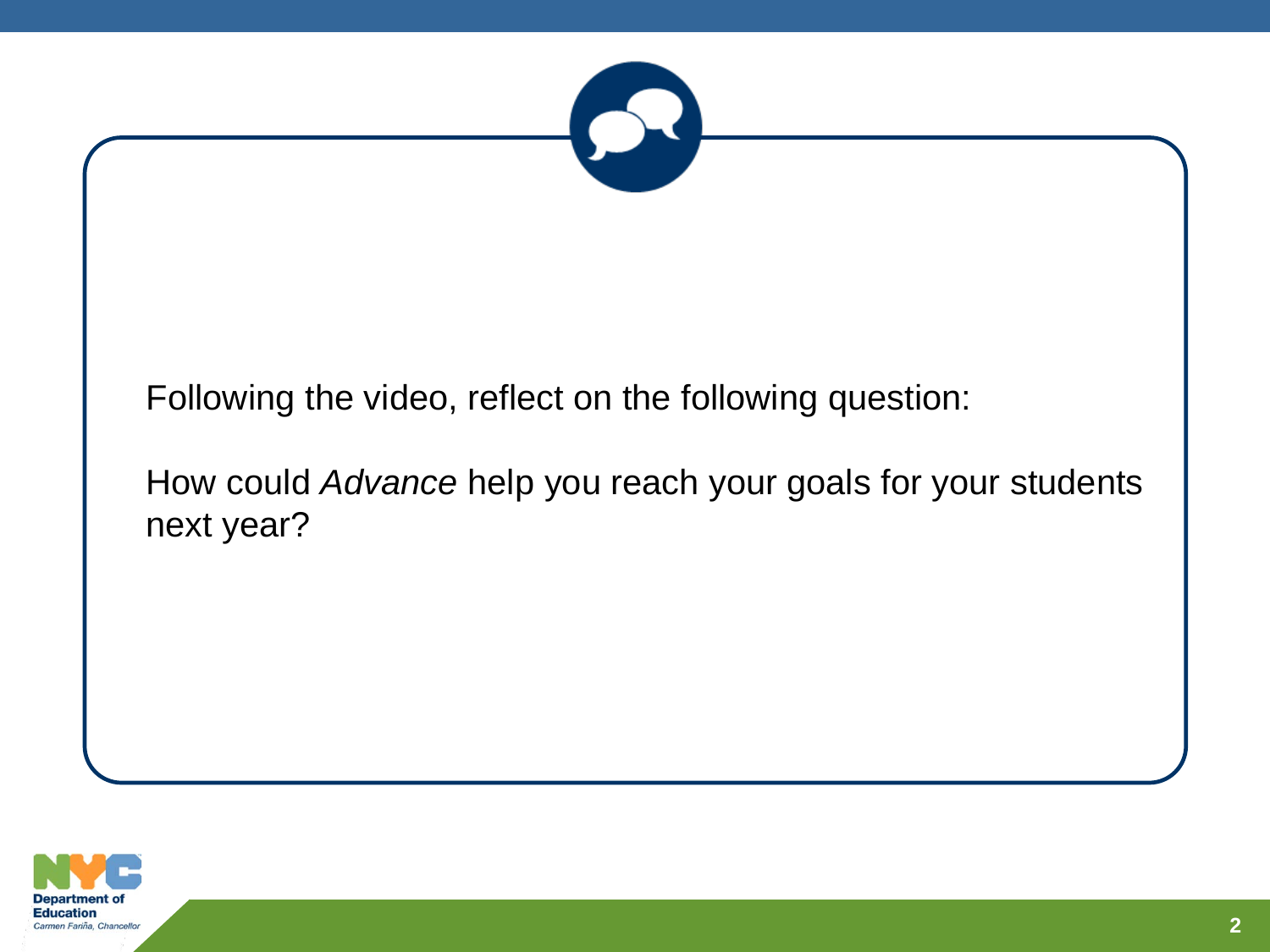# **Agenda**

| <b>Sessions</b>                                                                | <b>Time</b>    |
|--------------------------------------------------------------------------------|----------------|
| How to Use Advance to Support Teaching and<br><b>Learning for NYC Students</b> | 8:30-9:15      |
| <b>Making Meaning of Measures of Teacher Practice in</b><br>2014-2015          | $9:30 - 10:30$ |
| <b>Break</b>                                                                   | $10:30-10:40$  |
| <b>Making Meaning of Measures of Student Learning in</b><br>2014-15            | 10:40-12:00    |
| Lunch                                                                          | 12:00-1:00     |
| <b>Afternoon Session #1</b>                                                    | $1:15 - 2:30$  |
| <b>Break</b>                                                                   | $2:30 - 2:45$  |
| <b>Afternoon Session #2</b>                                                    | $2:45 - 4:00$  |



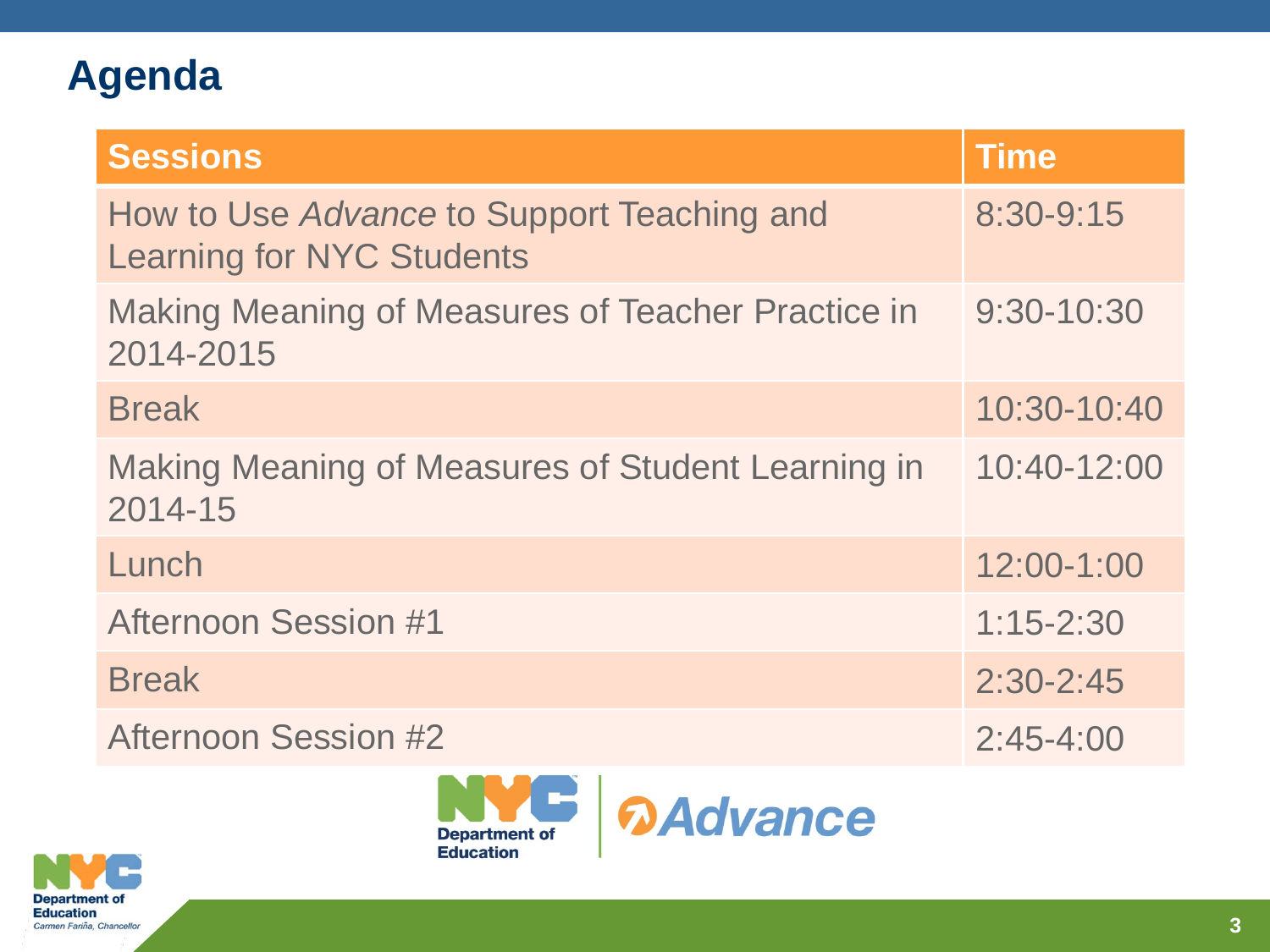*Advance***, our teacher evaluation and development system, supports a unifying vision for students and is a key part of the Citywide Instructional Expectations.**

Advance is designed to support the vision of effective teaching in every classroom so all students graduate college and career ready.



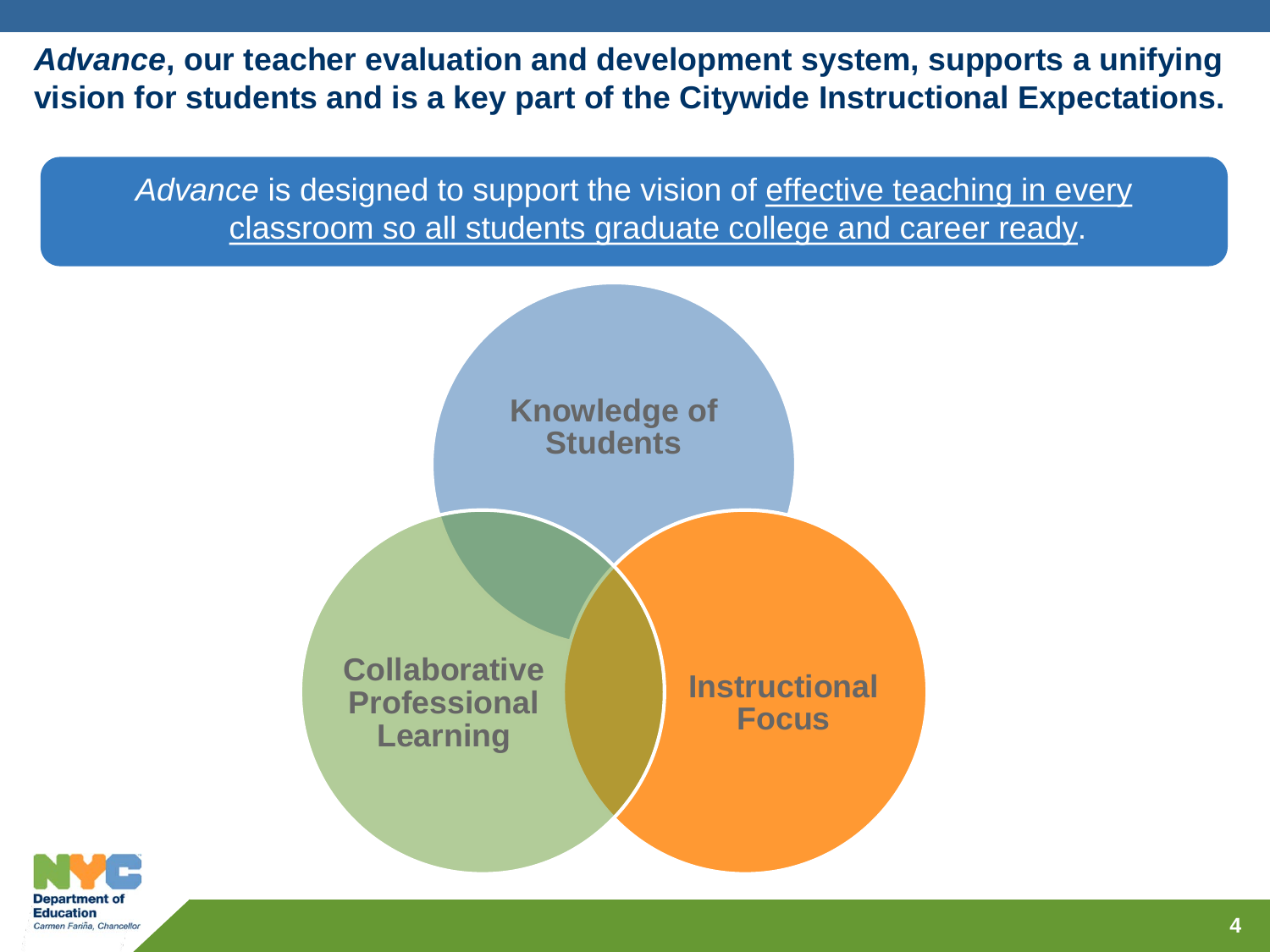# **Measure of Teacher Practice and Measures of Student Learning are mutually reinforcing processes.**

Together, they provide a **more complete picture** of a teacher's practice.

# **MOTP**

- Establishes a **common language** and increases dialogue
- Provides **snapshots** at various points throughout the year

# **MOSL**

- $\checkmark$  Assessment data can be used to inform a teacher's instruction and professional development
- $\checkmark$  Provides information on a teacher's performance **over the course of an entire year**

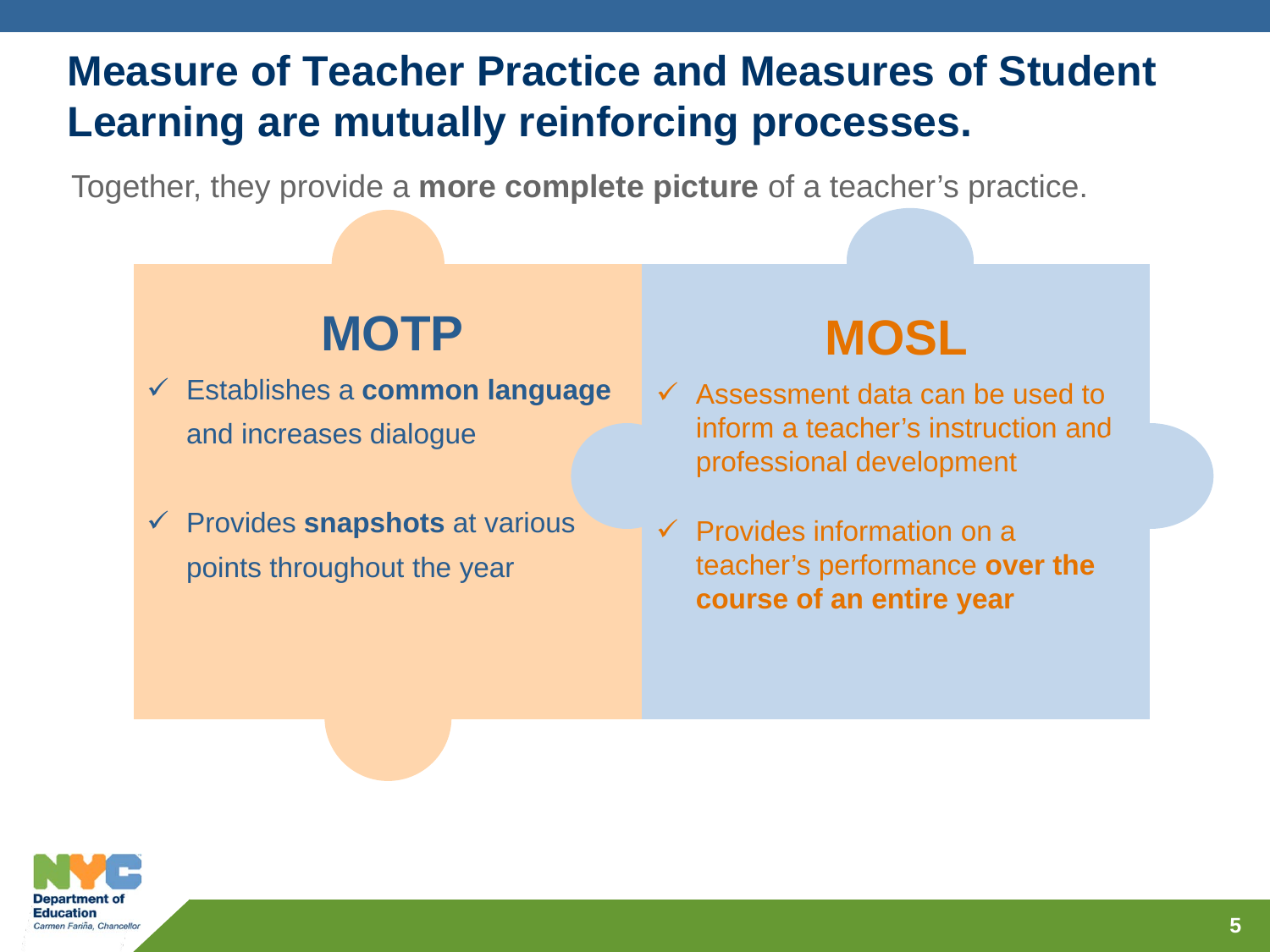# *Advance* **Components**



## **All teachers will receive:**

- Initial Planning Conference and Summative End of Year Conference
- Choice between observation options
- Written and/or verbal feedback
- Two different Measures of Student Learning
	- State Measures (20%)
	- Local Measures (20%)

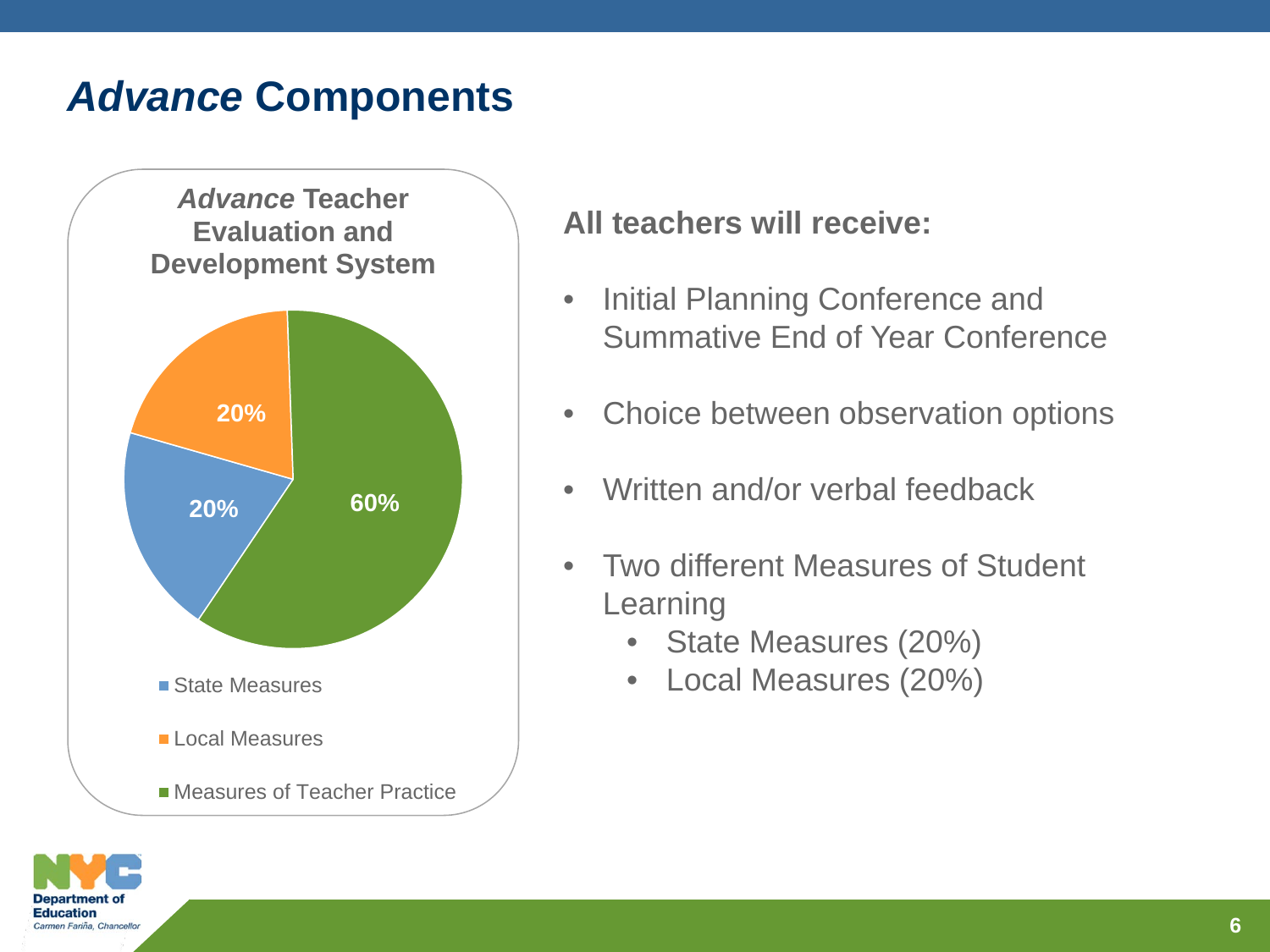# **A collaborative cycle of observations and feedback informs professional conversations and teacher growth.**

## **1. Observe**

The school leader gathers lowinference evidence of teacher practice.

## **3. Support and Develop**

The teacher implements next steps with support.

## **2. Prepare and Share Feedback**

The school leader assesses practice based on the Danielson *Framework for Teaching*; school leader and teacher prioritize and determine 2-3 next steps.

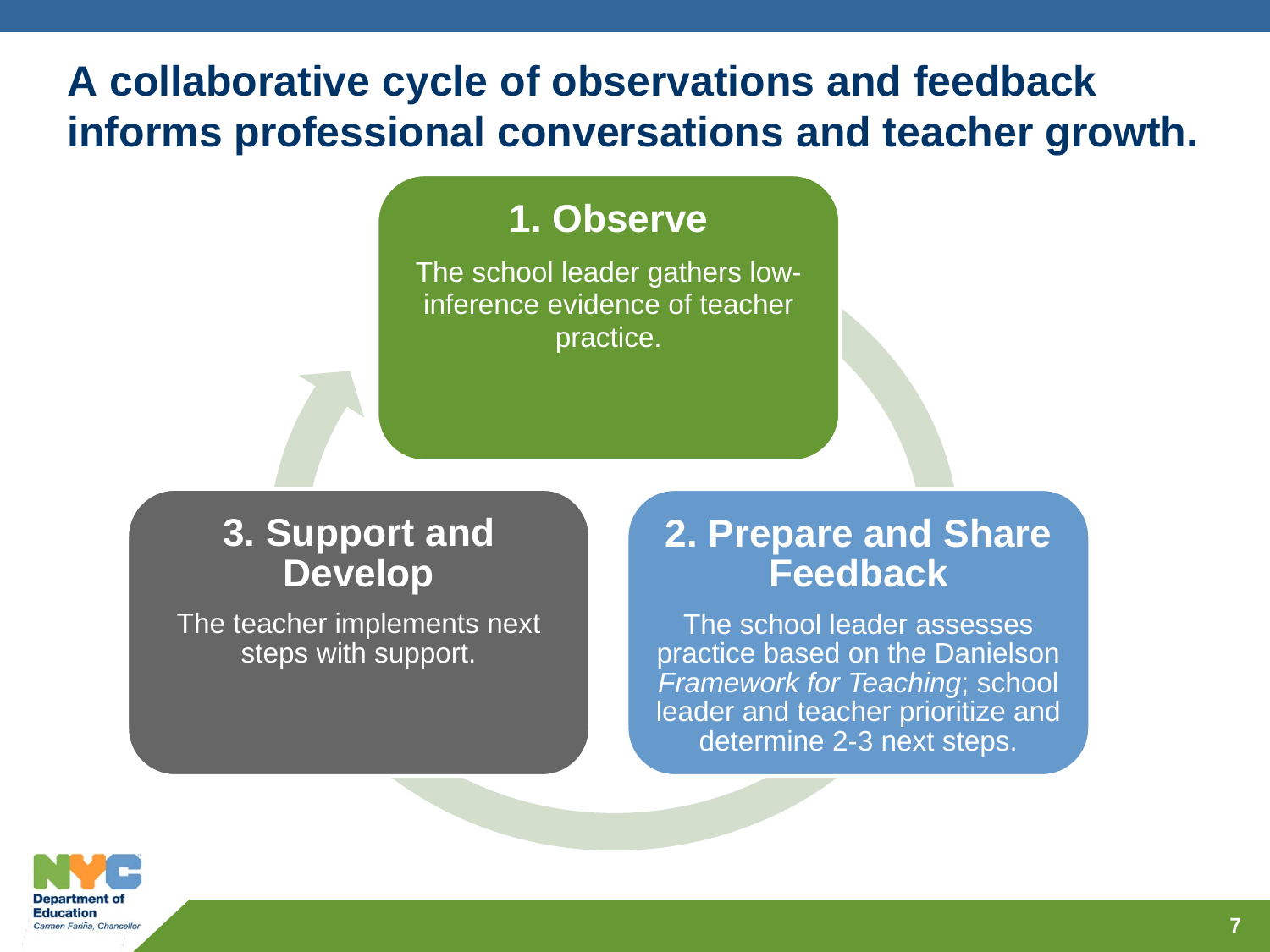# **This year, we hope key changes to MOSL will help further support schools' instructional priorities.**

Measuring student learning allows educators to better understand their students' strengths and how best to support them.

By collaboratively making thoughtful MOSL selections, schools can measure student growth in meaningful ways that reinforce their instructional priorities.

**Teachers** can incorporate assessment results into their comprehensive strategies for supporting students' academic development throughout the year.

**School leaders** can work with their instructional teams to incorporate assessment results into comprehensive strategies for supporting students' academic development throughout the year.

.<br>.

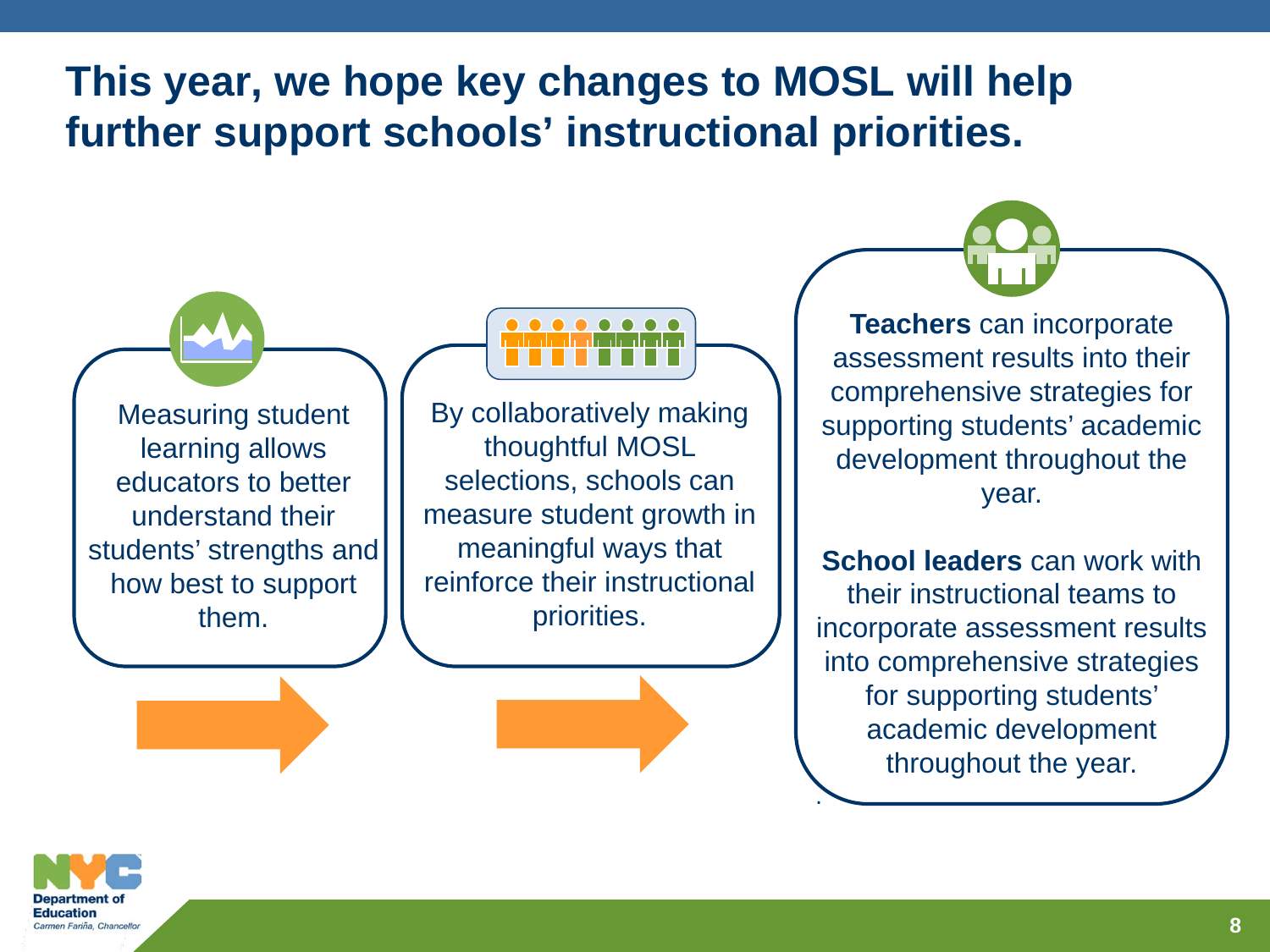# **Your hard work during the first year of** *Advance*  **implementation led to positive changes in our schools.**

Teachers and administrators have shared that *Advance* has improved feedback and fostered a common language for effective teaching.

We've heard that teachers are receiving more actionable feedback about their performance under *Advance*.

We've heard that *Advance*  provides a common language for schools to discuss effective instruction.



*\*Based on school leaders who answered "strongly agree," "agree," or "somewhat agree" to related questions on the Advance* Mid-Year School Leader Survey, *administered citywide in March -April 2014 (n = 2,716). Teachers have shared similar sentiments in recent town halls and focus groups.*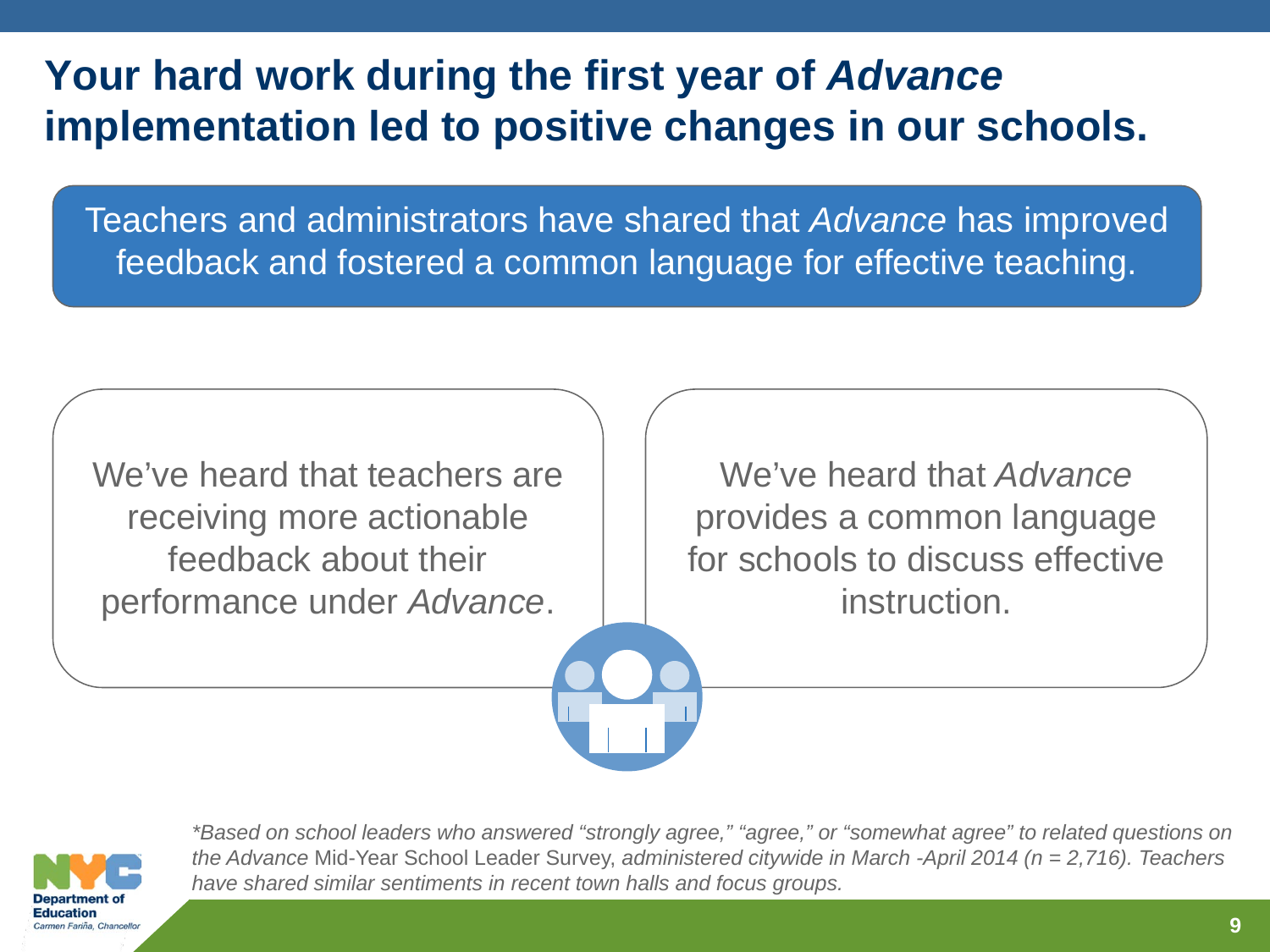**Your honest feedback helped us identify key changes that will further support schools' instructional priorities.**

> **Overarching Changes to 2014-2015**  *Advance* **Implementation1**

Increased focus on instruction and teacher development

**Streamlined** and simplified implementation processes

Expanded options for measuring teacher practice and student learning

More time



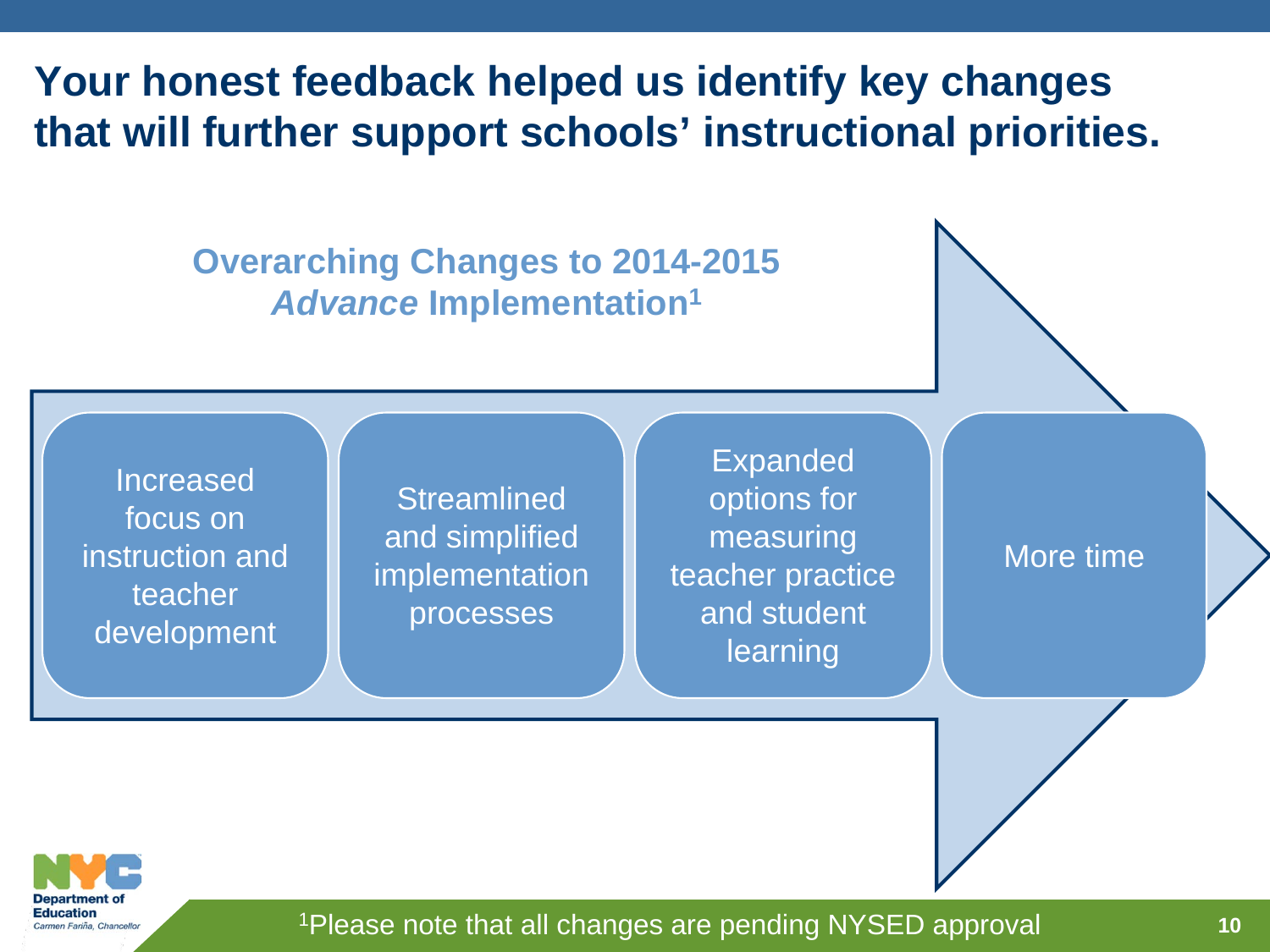# **The DOE and UFT have a shared commitment to continued collaboration to make** *Advance* **meaningful for schools.**

- *Central MOSL Committee*
- $\checkmark$  Explore additional assessment options so that teachers can have assessments in the content area they teach
- $\checkmark$  Explore additional options for measuring student growth (e.g., portfolios, project based learning)
- Collaborate on *Advance* resources and materials

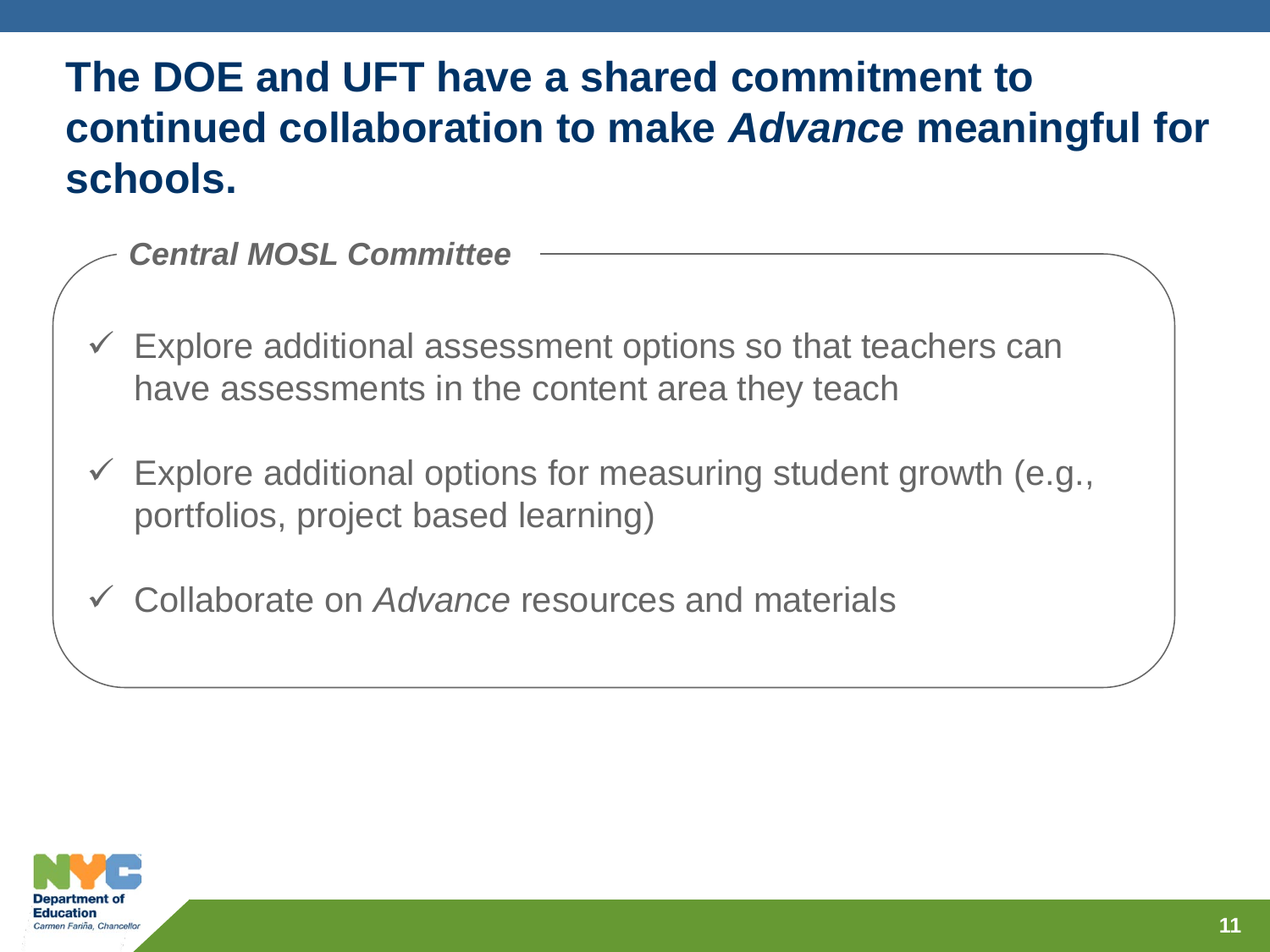## *Advance* **in 2014-2015: Increased Focus on Teacher Development**

## *Observation Rubric*

- The entire Danielson *Framework for Teaching* is used for formative purposes, but teachers are only rated on 8 components:
- *1a: Demonstrating Knowledge of Content & Pedagogy 3b: Using Questioning & Discussion Techniques*
- *1e: Designing Coherent Instruction 3c: Engaging Students in Learning*
- *2a: Creating an Environment of Respect & Rapport 3d: Using Assessment in Instruction*
- 

- 
- 
- *2d: Managing Student Behavior 4e: Growing & Developing Professionally*
- Domains 2 & 3 are weighted more heavily than in 2013-14

#### *Observation Feedback*

- $\checkmark$  Evaluators provide feedback to teachers within 15 days of an observation and complete an evaluator form within 45 days of an observation
- $\checkmark$  Evaluator Form may include Domain 1 or 4 evidence observed within 15 school days prior to observation as part of the assessment of teacher's preparation and professionalism

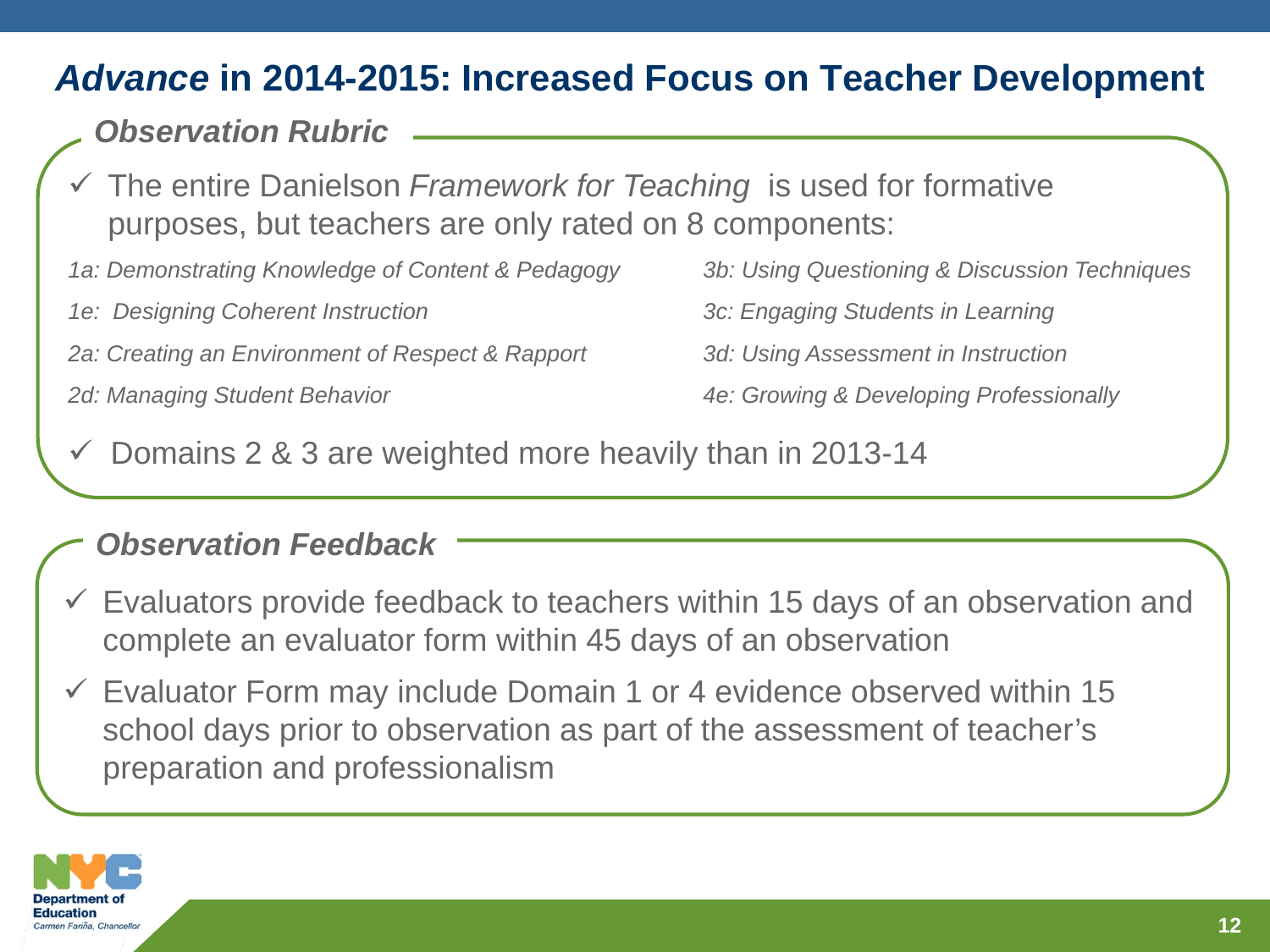## *Advance* **in 2014-2015: Streamlined & Simplified Processes**

## *MOTP Ratings Process*

- Focus on eight components from the 2013 Danielson *Framework for Teaching*
- $\checkmark$  Teacher artifacts eliminated
- $\checkmark$  Evaluators may rate Domain 1 and Domain 4 components for informal observations under observation options 1 and 2
- $\checkmark$  Informal and formal observations are worth equal weight
- $\checkmark$  Final MOTP scores are based on the average of Overall Component Scores, which are calculated by averaging each component score rated on Evaluator Forms

#### *MOSL Ratings Process*

Goal setting scoring system allows for reasonable goals for student learning

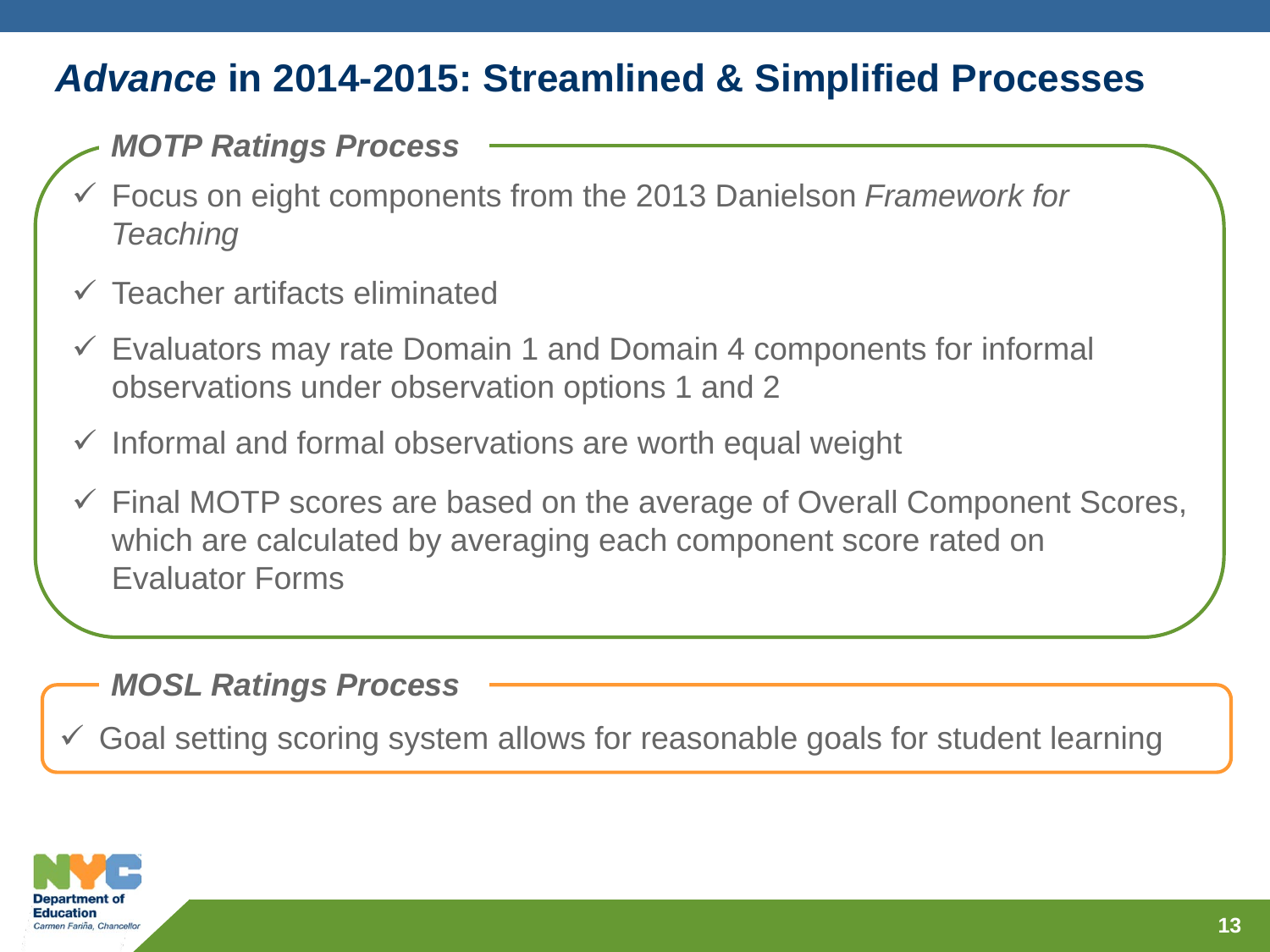# *Advance* **in 2014-2015: Expanded Options for Measuring Teacher Practice and Student Learning**

## *MOSL Selections*

- $\checkmark$  New York City Performance Assessments will be available, but are no longer required for use as Measures of Student Learning (MOSL)
- $\checkmark$  Additional assessment options provide more teachers with MOSL selections in the grade/subject they teach
- $\checkmark$  Baseline assessments are now optional
- $\checkmark$  Additional target population and subgroup options help schools make decisions that make sense for them

#### *MOTP Observation Options*

 $\checkmark$  Additional third observation option for teachers rated Highly Effective in 2013-2014

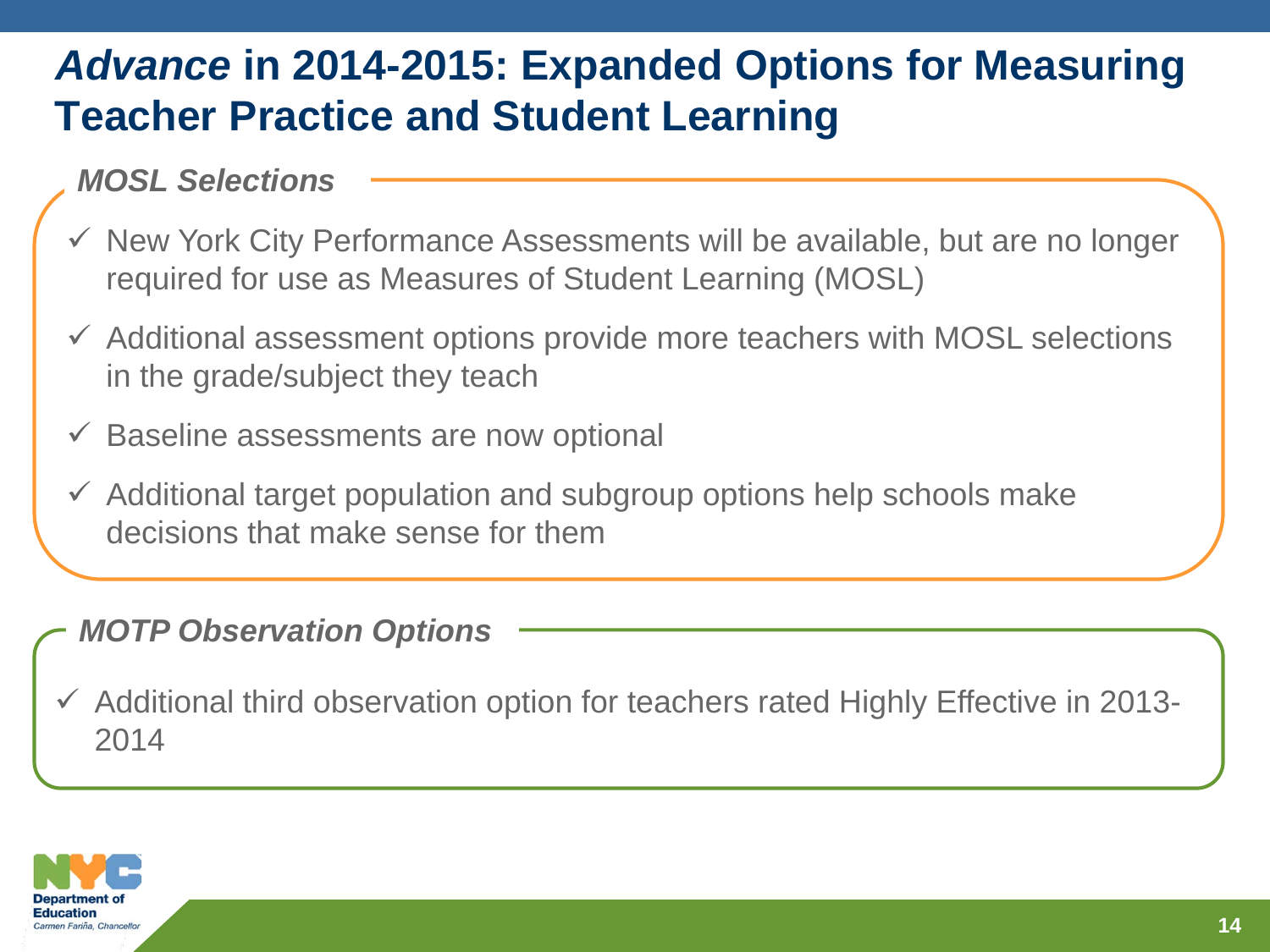# *Advance* **in 2014-2015: More Time**

#### *Student Surveys*

 Student surveys will be piloted in all schools during the 2014-2015 school year; during the pilot, student surveys will not be used for evaluative purposes

#### *MOSL Activities*

- $\checkmark$  Extended deadlines for MOSL selections, as well as for goal submission & finalization
- $\checkmark$  Additional time for MOSL activities at the beginning and end of the school year

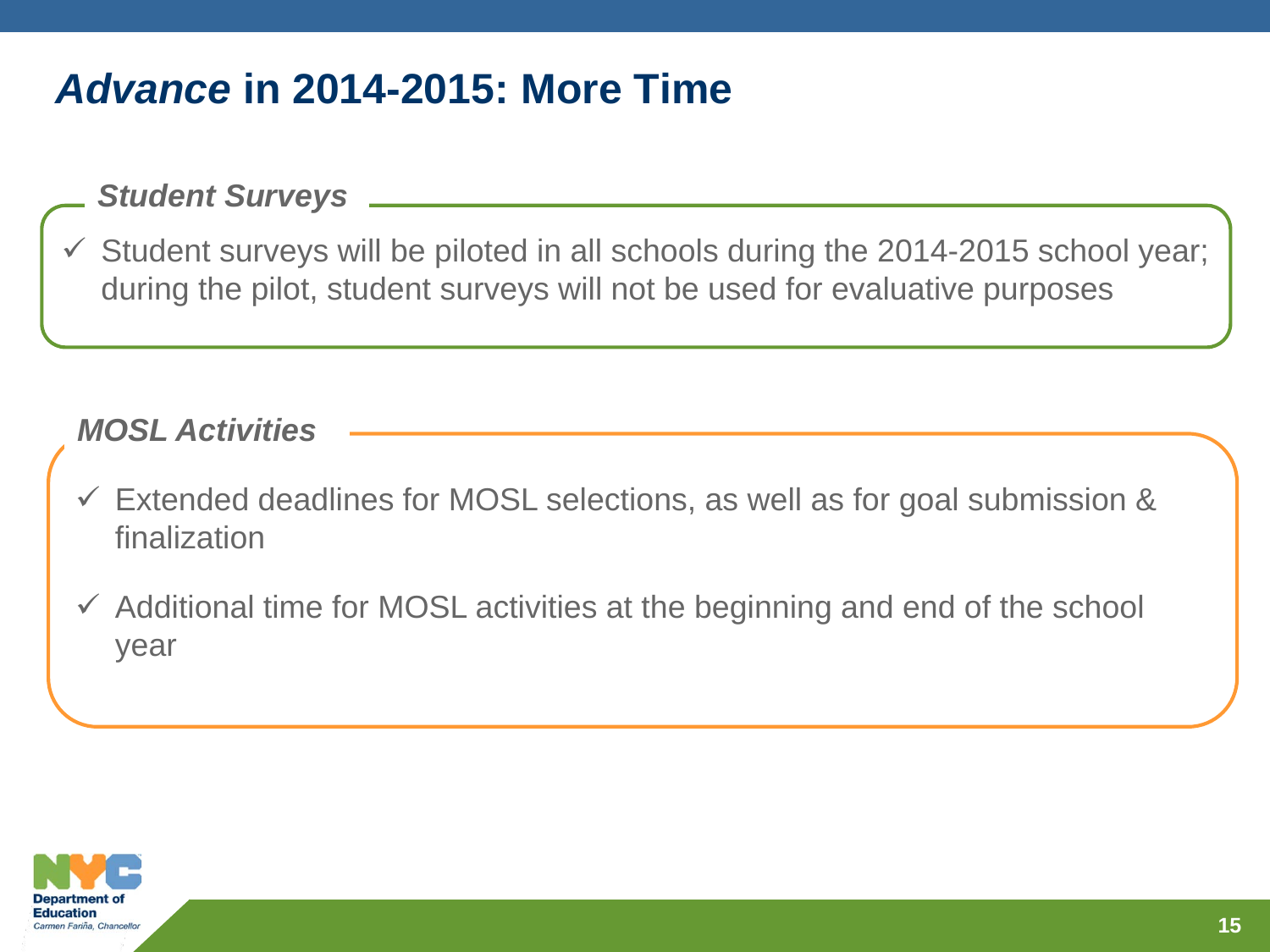# **View from the End of the Year**

*By the end of the year…*

**Teachers** feel supported in developing their practice and improving student learning.

**School leaders** feel supported in actively engaging in the collaborative cycle of observation, feedback, and support.

**The focus of** *Advance*  **is supporting teaching and learning**

**Teachers** used MOSL assessments throughout the year to drive instruction and improve their practice.

**Schools** made meaningful Measures of Student Learning decisions that reinforce their instructional priorities and assessment strategy.

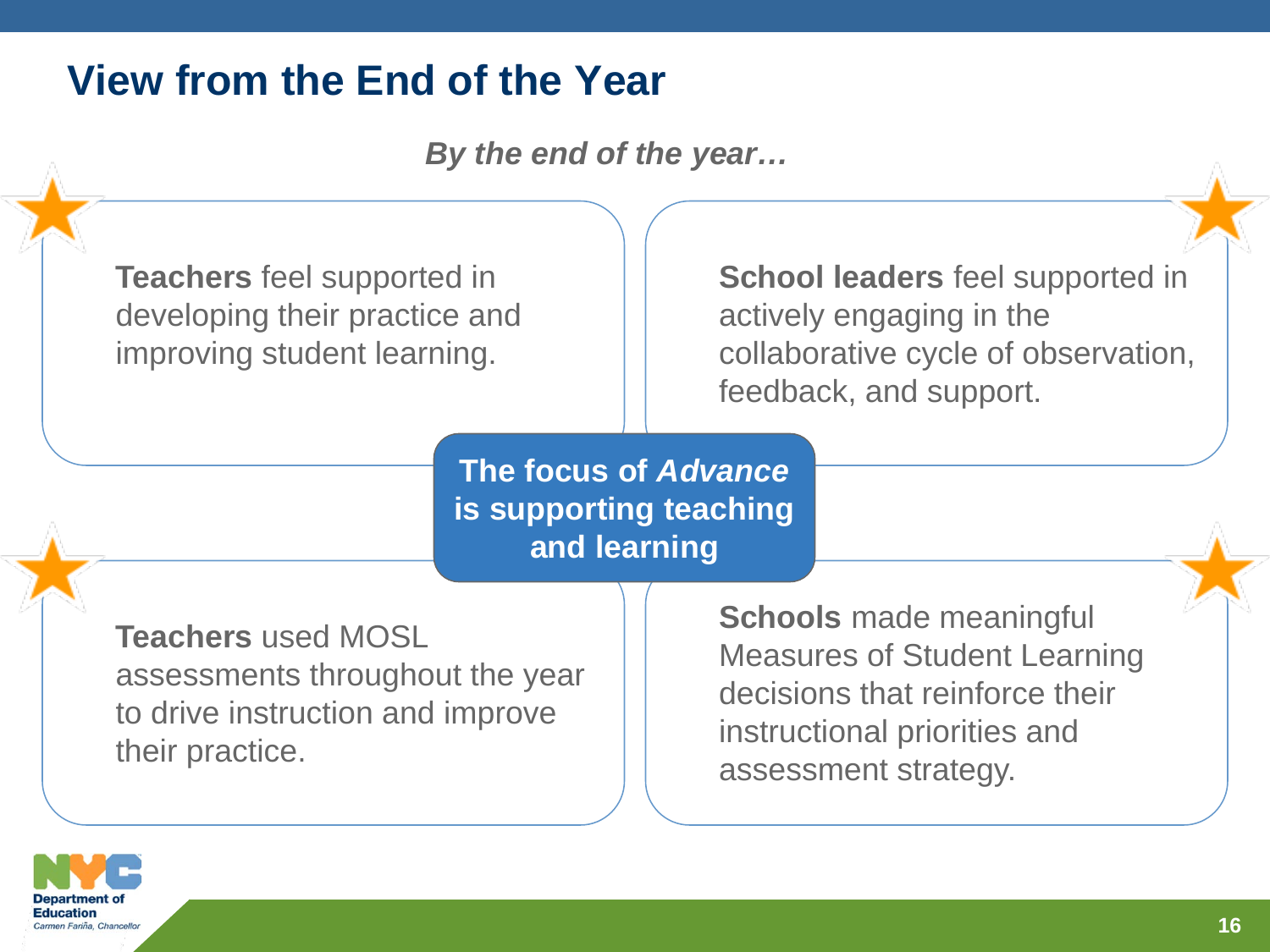## **These changes will lead to some changes in timing for the implementation of**  *Advance***, though many key dates will remain the same as they were this year.**

|                                                                                     | June                                                                                       | July                                  | Aug | 2014<br>Sept                                                             | Oct                                                                                     | <b>Nov</b> | Dec                                                                | Jan | Feb | March                                                                   | 2015<br>April | May                                                                        | June |
|-------------------------------------------------------------------------------------|--------------------------------------------------------------------------------------------|---------------------------------------|-----|--------------------------------------------------------------------------|-----------------------------------------------------------------------------------------|------------|--------------------------------------------------------------------|-----|-----|-------------------------------------------------------------------------|---------------|----------------------------------------------------------------------------|------|
| <b>Resources</b><br>& Training                                                      | 2014-15<br><b>Resources</b><br><b>Released</b>                                             | 2014-15<br><b>Advance</b><br>Training |     | Ongoing support provided by field support staff and online               |                                                                                         |            |                                                                    |     |     |                                                                         |               |                                                                            |      |
| Teacher /<br><b>Evaluator</b><br><b>Conference</b>                                  |                                                                                            |                                       |     | <b>Initial</b><br>Planning<br><b>Conferences</b><br>(by Oct. $31^{st}$ ) |                                                                                         |            |                                                                    |     |     |                                                                         |               | <b>Summative</b><br>End-of-Year<br><b>Conferences</b><br>(by June $26th$ ) |      |
| <b>MOTP</b>                                                                         | Formal and informal observations<br>(after Initial Planning Conference and ending June5th) |                                       |     |                                                                          |                                                                                         |            |                                                                    |     |     |                                                                         |               |                                                                            |      |
|                                                                                     |                                                                                            |                                       |     |                                                                          |                                                                                         |            |                                                                    |     |     |                                                                         |               | <b>MOTP Rating</b><br><b>Shared</b><br>(June)                              |      |
| <b>MOSL</b>                                                                         |                                                                                            |                                       |     |                                                                          | <b>EXTENDED</b><br><b>DEADLINE:</b>                                                     |            | <b>EXTENDED</b><br><b>DEADLINE:</b>                                |     |     | Administer and Score End-of-Year<br><b>Assessments</b><br>(Spring 2015) |               |                                                                            |      |
|                                                                                     |                                                                                            |                                       |     |                                                                          | <b>Schools select</b><br><b>State &amp; Local</b><br><b>Measures</b><br>(by Sept. 17th) |            | Goal-Setting,<br>if selected<br>(final approval<br>by Dec. $1st$ ) |     |     |                                                                         |               |                                                                            |      |
|                                                                                     |                                                                                            |                                       |     | <b>OPTIONAL FOR</b>                                                      | <b>MOST:</b>                                                                            |            |                                                                    |     |     |                                                                         |               |                                                                            |      |
|                                                                                     |                                                                                            |                                       |     |                                                                          | Administer &<br><b>Score Baselines</b>                                                  |            |                                                                    |     |     |                                                                         |               |                                                                            |      |
| Final Advance rating sent to teachers by September 1, 2015.<br><b>Department of</b> |                                                                                            |                                       |     |                                                                          |                                                                                         |            |                                                                    |     |     |                                                                         |               |                                                                            |      |

**Education** Carmen Fariña, Chancellor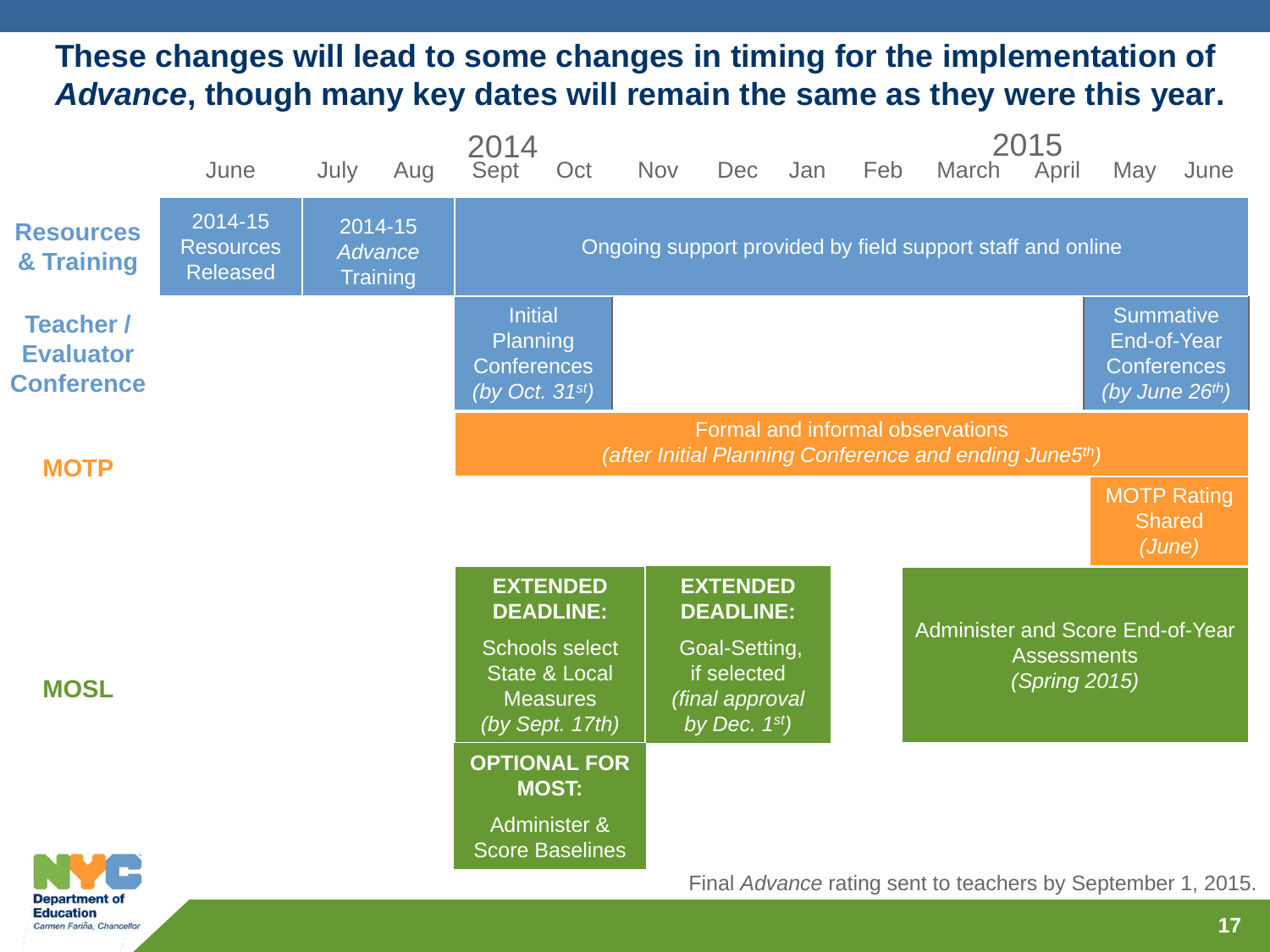## *Advance* **Questions and Answers**

## *What outstanding questions do you have about the information shared today?*